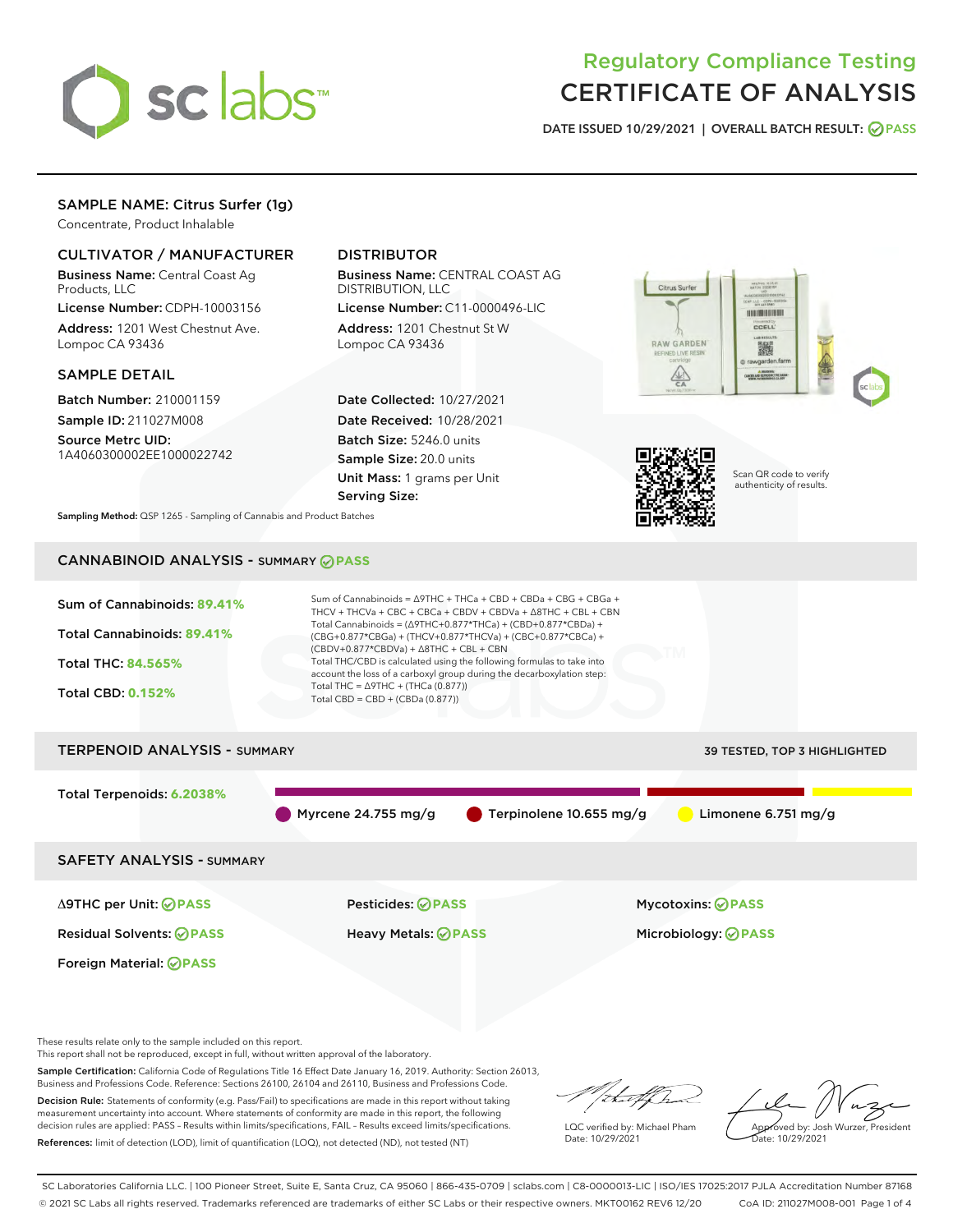



CITRUS SURFER (1G) | DATE ISSUED 10/29/2021 | OVERALL BATCH RESULT: @ PASS

#### CANNABINOID TEST RESULTS - 10/28/2021 2 PASS

Tested by high-performance liquid chromatography with diode-array detection (HPLC-DAD). **Method:** QSP 1157 - Analysis of Cannabinoids by HPLC-DAD

#### TOTAL CANNABINOIDS: **89.41%**

Total Cannabinoids (Total THC) + (Total CBD) + (Total CBG) + (Total THCV) + (Total CBC) + (Total CBDV) + ∆8THC + CBL + CBN

TOTAL THC: **84.565%** Total THC (∆9THC+0.877\*THCa)

TOTAL CBD: **0.152%**

Total CBD (CBD+0.877\*CBDa)

TOTAL CBG: 4.056% Total CBG (CBG+0.877\*CBGa)

TOTAL THCV: 0.38% Total THCV (THCV+0.877\*THCVa)

TOTAL CBC: ND Total CBC (CBC+0.877\*CBCa)

TOTAL CBDV: ND Total CBDV (CBDV+0.877\*CBDVa)

| <b>COMPOUND</b>  | LOD/LOQ<br>(mg/g)          | <b>MEASUREMENT</b><br><b>UNCERTAINTY</b><br>(mg/g) | <b>RESULT</b><br>(mg/g) | <b>RESULT</b><br>(%) |
|------------------|----------------------------|----------------------------------------------------|-------------------------|----------------------|
| <b>A9THC</b>     | 0.06 / 0.26                | ±29.090                                            | 845.65                  | 84.565               |
| <b>CBG</b>       | 0.06/0.19                  | ±1.598                                             | 40.56                   | 4.056                |
| <b>THCV</b>      | 0.1 / 0.2                  | ±0.19                                              | 3.8                     | 0.38                 |
| <b>CBN</b>       | 0.1/0.3                    | ±0.17                                              | 2.6                     | 0.26                 |
| <b>CBD</b>       | 0.07/0.29                  | ±0.070                                             | 1.52                    | 0.152                |
| $\triangle$ 8THC | 0.1 / 0.4                  | N/A                                                | <b>ND</b>               | <b>ND</b>            |
| <b>THCa</b>      | 0.05/0.14                  | N/A                                                | <b>ND</b>               | <b>ND</b>            |
| <b>THCVa</b>     | 0.07/0.20                  | N/A                                                | <b>ND</b>               | <b>ND</b>            |
| <b>CBDa</b>      | 0.02/0.19                  | N/A                                                | <b>ND</b>               | <b>ND</b>            |
| <b>CBDV</b>      | 0.04 / 0.15                | N/A                                                | <b>ND</b>               | <b>ND</b>            |
| <b>CBDVa</b>     | 0.03/0.53                  | N/A                                                | <b>ND</b>               | <b>ND</b>            |
| <b>CBGa</b>      | 0.1/0.2                    | N/A                                                | <b>ND</b>               | <b>ND</b>            |
| <b>CBL</b>       | 0.06 / 0.24                | N/A                                                | <b>ND</b>               | <b>ND</b>            |
| <b>CBC</b>       | 0.2 / 0.5                  | N/A                                                | <b>ND</b>               | <b>ND</b>            |
| <b>CBCa</b>      | 0.07/0.28                  | N/A                                                | <b>ND</b>               | <b>ND</b>            |
|                  | <b>SUM OF CANNABINOIDS</b> |                                                    | 894.1 mg/g              | 89.41%               |

#### **UNIT MASS: 1 grams per Unit**

| ∆9THC per Unit                        | 1120 per-package limit | 845.65 mg/unit | <b>PASS</b> |
|---------------------------------------|------------------------|----------------|-------------|
| <b>Total THC per Unit</b>             |                        | 845.65 mg/unit |             |
| <b>CBD</b> per Unit                   |                        | $1.52$ mg/unit |             |
| <b>Total CBD per Unit</b>             |                        | $1.52$ mg/unit |             |
| Sum of Cannabinoids<br>per Unit       |                        | 894.1 mg/unit  |             |
| <b>Total Cannabinoids</b><br>per Unit |                        | 894.1 mg/unit  |             |

| <b>COMPOUND</b>         | LOD/LOQ<br>(mg/g) | <b>MEASUREMENT</b><br><b>UNCERTAINTY</b><br>(mg/g) | <b>RESULT</b><br>(mg/g)                         | <b>RESULT</b><br>(%) |
|-------------------------|-------------------|----------------------------------------------------|-------------------------------------------------|----------------------|
| <b>Myrcene</b>          | 0.008 / 0.025     | ±0.3193                                            | 24.755                                          | 2.4755               |
| Terpinolene             | 0.008 / 0.026     | ±0.2184                                            | 10.655                                          | 1.0655               |
| Limonene                | 0.005 / 0.016     | ±0.0965                                            | 6.751                                           | 0.6751               |
| Ocimene                 | 0.011 / 0.038     | ±0.1763                                            | 5.491                                           | 0.5491               |
| $\beta$ Caryophyllene   | 0.004 / 0.012     | ±0.0897                                            | 2.519                                           | 0.2519               |
| $\alpha$ Pinene         | 0.005 / 0.017     | ±0.0187                                            | 2.173                                           | 0.2173               |
| $\beta$ Pinene          | 0.004 / 0.014     | ±0.0239                                            | 2.078                                           | 0.2078               |
| Linalool                | 0.009 / 0.032     | ±0.0704                                            | 1.852                                           | 0.1852               |
| Terpineol               | 0.016 / 0.055     | ±0.0744                                            | 1.212                                           | 0.1212               |
| trans-ß-Farnesene       | 0.008 / 0.025     | ±0.0346                                            | 0.975                                           | 0.0975               |
| Fenchol                 | 0.010 / 0.034     | ±0.0242                                            | 0.626                                           | 0.0626               |
| $\alpha$ Humulene       | 0.009 / 0.029     | ±0.0195                                            | 0.609                                           | 0.0609               |
| Valencene               | 0.009 / 0.030     | ±0.0258                                            | 0.375                                           | 0.0375               |
| $\alpha$ Phellandrene   | 0.006 / 0.020     | ±0.0050                                            | 0.369                                           | 0.0369               |
| 3 Carene                | 0.005 / 0.018     | ±0.0042                                            | 0.297                                           | 0.0297               |
| $\alpha$ Terpinene      | 0.005 / 0.017     | ±0.0043                                            | 0.286                                           | 0.0286               |
| $\gamma$ Terpinene      | 0.006 / 0.018     | ±0.0039                                            | 0.225                                           | 0.0225               |
| Camphene                | 0.005 / 0.015     | ±0.0016                                            | 0.136                                           | 0.0136               |
| p-Cymene                | 0.005 / 0.016     | ±0.0036                                            | 0.135                                           | 0.0135               |
| <b>Borneol</b>          | 0.005 / 0.016     | ±0.0055                                            | 0.130                                           | 0.0130               |
| Sabinene                | 0.004 / 0.014     | ±0.0009                                            | 0.077                                           | 0.0077               |
| Nerolidol               | 0.009 / 0.028     | ±0.0047                                            | 0.074                                           | 0.0074               |
| Fenchone                | 0.009 / 0.028     | ±0.0020                                            | 0.068                                           | 0.0068               |
| Citronellol             | 0.003 / 0.010     | ±0.0029                                            | 0.060                                           | 0.0060               |
| Guaiol                  | 0.009 / 0.030     | ±0.0020                                            | 0.042                                           | 0.0042               |
| $\alpha$ Bisabolol      | 0.008 / 0.026     | ±0.0018                                            | 0.034                                           | 0.0034               |
| Sabinene Hydrate        | 0.006 / 0.022     | ±0.0009                                            | 0.023                                           | 0.0023               |
| Geraniol                | 0.002 / 0.007     | ±0.0005                                            | 0.011                                           | 0.0011               |
| Nerol                   | 0.003 / 0.011     | N/A                                                | <loq< th=""><th><loq< th=""></loq<></th></loq<> | <loq< th=""></loq<>  |
| Caryophyllene<br>)xide  | 0.010 / 0.033     | N/A                                                | <loq< th=""><th><loq< th=""></loq<></th></loq<> | <loq< th=""></loq<>  |
| Eucalyptol              | 0.006 / 0.018     | N/A                                                | <b>ND</b>                                       | <b>ND</b>            |
| (-)-Isopulegol          | 0.005 / 0.016     | N/A                                                | ND                                              | <b>ND</b>            |
| Camphor                 | 0.006 / 0.019     | N/A                                                | ND                                              | <b>ND</b>            |
| Isoborneol              | 0.004 / 0.012     | N/A                                                | ND                                              | <b>ND</b>            |
| Menthol                 | 0.008 / 0.025     | N/A                                                | ND                                              | <b>ND</b>            |
| $R-(+)$ -Pulegone       | 0.003 / 0.011     | N/A                                                | ND                                              | <b>ND</b>            |
| <b>Geranyl Acetate</b>  | 0.004 / 0.014     | N/A                                                | ND                                              | <b>ND</b>            |
| $\alpha$ Cedrene        | 0.005 / 0.016     | N/A                                                | ND                                              | ND                   |
| Cedrol                  | 0.008 / 0.027     | N/A                                                | ND                                              | <b>ND</b>            |
| <b>TOTAL TERPENOIDS</b> |                   |                                                    | 62.038 mg/g                                     | 6.2038%              |

SC Laboratories California LLC. | 100 Pioneer Street, Suite E, Santa Cruz, CA 95060 | 866-435-0709 | sclabs.com | C8-0000013-LIC | ISO/IES 17025:2017 PJLA Accreditation Number 87168 © 2021 SC Labs all rights reserved. Trademarks referenced are trademarks of either SC Labs or their respective owners. MKT00162 REV6 12/20 CoA ID: 211027M008-001 Page 2 of 4

# TERPENOID TEST RESULTS - 10/29/2021

Terpene analysis utilizing gas chromatography-flame ionization detection (GC-FID). **Method:** QSP 1192 - Analysis of Terpenoids by GC-FID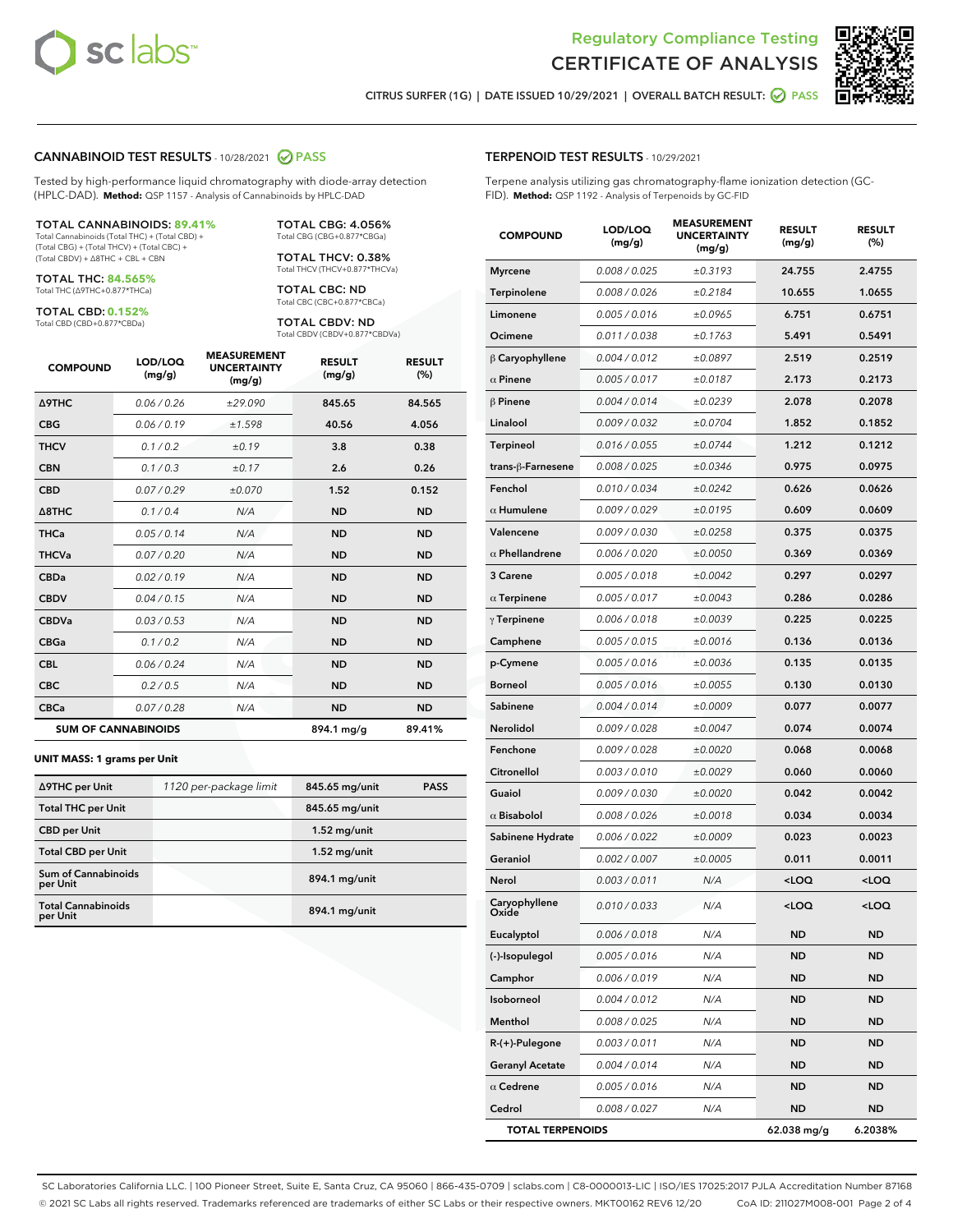



CITRUS SURFER (1G) | DATE ISSUED 10/29/2021 | OVERALL BATCH RESULT:  $\bigcirc$  PASS

# CATEGORY 1 PESTICIDE TEST RESULTS - 10/29/2021 2 PASS

Pesticide and plant growth regulator analysis utilizing high-performance liquid chromatography-mass spectrometry (HPLC-MS) or gas chromatography-mass spectrometry (GC-MS). \*GC-MS utilized where indicated. **Method:** QSP 1212 - Analysis of Pesticides and Mycotoxins by LC-MS or QSP 1213 - Analysis of Pesticides by GC-MS

| <b>Aldicarb</b><br>0.03 / 0.08<br><b>ND</b><br>$\ge$ LOD<br>N/A<br><b>PASS</b><br>Carbofuran<br>0.02/0.05<br>$\ge$ LOD<br>N/A<br><b>ND</b><br><b>PASS</b><br>Chlordane*<br>0.03 / 0.08<br><b>ND</b><br>$>$ LOD<br>N/A<br><b>PASS</b><br>0.03/0.10<br><b>ND</b><br><b>PASS</b><br>Chlorfenapyr*<br>$\ge$ LOD<br>N/A<br>0.02 / 0.06<br>N/A<br><b>ND</b><br><b>PASS</b><br>Chlorpyrifos<br>$\ge$ LOD<br>0.02 / 0.07<br>N/A<br><b>ND</b><br><b>PASS</b><br>Coumaphos<br>$>$ LOD<br>Daminozide<br>0.02 / 0.07<br>$\ge$ LOD<br>N/A<br><b>ND</b><br><b>PASS</b><br><b>DDVP</b><br>0.03/0.09<br>$\ge$ LOD<br>N/A<br><b>ND</b><br><b>PASS</b><br>(Dichlorvos)<br>Dimethoate<br><b>ND</b><br><b>PASS</b><br>0.03 / 0.08<br>$>$ LOD<br>N/A<br>0.03/0.10<br>Ethoprop(hos)<br>$\ge$ LOD<br>N/A<br><b>ND</b><br><b>PASS</b><br>0.02 / 0.06<br>$\ge$ LOD<br>N/A<br><b>ND</b><br><b>PASS</b><br>Etofenprox<br>Fenoxycarb<br>0.03 / 0.08<br>$>$ LOD<br>N/A<br><b>ND</b><br><b>PASS</b><br>0.03 / 0.08<br><b>ND</b><br><b>PASS</b><br>Fipronil<br>$\ge$ LOD<br>N/A<br>Imazalil<br>0.02 / 0.06<br>$>$ LOD<br>N/A<br><b>ND</b><br><b>PASS</b><br>0.02 / 0.07<br>Methiocarb<br>N/A<br><b>ND</b><br>$>$ LOD<br><b>PASS</b><br>Methyl<br>0.03/0.10<br>$\ge$ LOD<br>N/A<br><b>ND</b><br><b>PASS</b><br>parathion<br>0.03/0.09<br>$\ge$ LOD<br>N/A<br><b>ND</b><br><b>PASS</b><br><b>Mevinphos</b><br>Paclobutrazol<br>0.02 / 0.05<br>$\ge$ LOD<br>N/A<br><b>ND</b><br><b>PASS</b><br>0.03/0.09<br>N/A<br>$\ge$ LOD<br><b>ND</b><br><b>PASS</b><br>Propoxur<br>0.03 / 0.08<br><b>ND</b><br><b>PASS</b><br>Spiroxamine<br>$\ge$ LOD<br>N/A<br><b>PASS</b><br>Thiacloprid<br>0.03/0.10<br>$\ge$ LOD<br>N/A<br><b>ND</b> | <b>COMPOUND</b> | LOD/LOQ<br>$(\mu g/g)$ | <b>ACTION</b><br>LIMIT<br>$(\mu g/g)$ | <b>MEASUREMENT</b><br><b>UNCERTAINTY</b><br>$(\mu g/g)$ | <b>RESULT</b><br>$(\mu g/g)$ | <b>RESULT</b> |
|----------------------------------------------------------------------------------------------------------------------------------------------------------------------------------------------------------------------------------------------------------------------------------------------------------------------------------------------------------------------------------------------------------------------------------------------------------------------------------------------------------------------------------------------------------------------------------------------------------------------------------------------------------------------------------------------------------------------------------------------------------------------------------------------------------------------------------------------------------------------------------------------------------------------------------------------------------------------------------------------------------------------------------------------------------------------------------------------------------------------------------------------------------------------------------------------------------------------------------------------------------------------------------------------------------------------------------------------------------------------------------------------------------------------------------------------------------------------------------------------------------------------------------------------------------------------------------------------------------------------------------------------------------------------------------------------|-----------------|------------------------|---------------------------------------|---------------------------------------------------------|------------------------------|---------------|
|                                                                                                                                                                                                                                                                                                                                                                                                                                                                                                                                                                                                                                                                                                                                                                                                                                                                                                                                                                                                                                                                                                                                                                                                                                                                                                                                                                                                                                                                                                                                                                                                                                                                                              |                 |                        |                                       |                                                         |                              |               |
|                                                                                                                                                                                                                                                                                                                                                                                                                                                                                                                                                                                                                                                                                                                                                                                                                                                                                                                                                                                                                                                                                                                                                                                                                                                                                                                                                                                                                                                                                                                                                                                                                                                                                              |                 |                        |                                       |                                                         |                              |               |
|                                                                                                                                                                                                                                                                                                                                                                                                                                                                                                                                                                                                                                                                                                                                                                                                                                                                                                                                                                                                                                                                                                                                                                                                                                                                                                                                                                                                                                                                                                                                                                                                                                                                                              |                 |                        |                                       |                                                         |                              |               |
|                                                                                                                                                                                                                                                                                                                                                                                                                                                                                                                                                                                                                                                                                                                                                                                                                                                                                                                                                                                                                                                                                                                                                                                                                                                                                                                                                                                                                                                                                                                                                                                                                                                                                              |                 |                        |                                       |                                                         |                              |               |
|                                                                                                                                                                                                                                                                                                                                                                                                                                                                                                                                                                                                                                                                                                                                                                                                                                                                                                                                                                                                                                                                                                                                                                                                                                                                                                                                                                                                                                                                                                                                                                                                                                                                                              |                 |                        |                                       |                                                         |                              |               |
|                                                                                                                                                                                                                                                                                                                                                                                                                                                                                                                                                                                                                                                                                                                                                                                                                                                                                                                                                                                                                                                                                                                                                                                                                                                                                                                                                                                                                                                                                                                                                                                                                                                                                              |                 |                        |                                       |                                                         |                              |               |
|                                                                                                                                                                                                                                                                                                                                                                                                                                                                                                                                                                                                                                                                                                                                                                                                                                                                                                                                                                                                                                                                                                                                                                                                                                                                                                                                                                                                                                                                                                                                                                                                                                                                                              |                 |                        |                                       |                                                         |                              |               |
|                                                                                                                                                                                                                                                                                                                                                                                                                                                                                                                                                                                                                                                                                                                                                                                                                                                                                                                                                                                                                                                                                                                                                                                                                                                                                                                                                                                                                                                                                                                                                                                                                                                                                              |                 |                        |                                       |                                                         |                              |               |
|                                                                                                                                                                                                                                                                                                                                                                                                                                                                                                                                                                                                                                                                                                                                                                                                                                                                                                                                                                                                                                                                                                                                                                                                                                                                                                                                                                                                                                                                                                                                                                                                                                                                                              |                 |                        |                                       |                                                         |                              |               |
|                                                                                                                                                                                                                                                                                                                                                                                                                                                                                                                                                                                                                                                                                                                                                                                                                                                                                                                                                                                                                                                                                                                                                                                                                                                                                                                                                                                                                                                                                                                                                                                                                                                                                              |                 |                        |                                       |                                                         |                              |               |
|                                                                                                                                                                                                                                                                                                                                                                                                                                                                                                                                                                                                                                                                                                                                                                                                                                                                                                                                                                                                                                                                                                                                                                                                                                                                                                                                                                                                                                                                                                                                                                                                                                                                                              |                 |                        |                                       |                                                         |                              |               |
|                                                                                                                                                                                                                                                                                                                                                                                                                                                                                                                                                                                                                                                                                                                                                                                                                                                                                                                                                                                                                                                                                                                                                                                                                                                                                                                                                                                                                                                                                                                                                                                                                                                                                              |                 |                        |                                       |                                                         |                              |               |
|                                                                                                                                                                                                                                                                                                                                                                                                                                                                                                                                                                                                                                                                                                                                                                                                                                                                                                                                                                                                                                                                                                                                                                                                                                                                                                                                                                                                                                                                                                                                                                                                                                                                                              |                 |                        |                                       |                                                         |                              |               |
|                                                                                                                                                                                                                                                                                                                                                                                                                                                                                                                                                                                                                                                                                                                                                                                                                                                                                                                                                                                                                                                                                                                                                                                                                                                                                                                                                                                                                                                                                                                                                                                                                                                                                              |                 |                        |                                       |                                                         |                              |               |
|                                                                                                                                                                                                                                                                                                                                                                                                                                                                                                                                                                                                                                                                                                                                                                                                                                                                                                                                                                                                                                                                                                                                                                                                                                                                                                                                                                                                                                                                                                                                                                                                                                                                                              |                 |                        |                                       |                                                         |                              |               |
|                                                                                                                                                                                                                                                                                                                                                                                                                                                                                                                                                                                                                                                                                                                                                                                                                                                                                                                                                                                                                                                                                                                                                                                                                                                                                                                                                                                                                                                                                                                                                                                                                                                                                              |                 |                        |                                       |                                                         |                              |               |
|                                                                                                                                                                                                                                                                                                                                                                                                                                                                                                                                                                                                                                                                                                                                                                                                                                                                                                                                                                                                                                                                                                                                                                                                                                                                                                                                                                                                                                                                                                                                                                                                                                                                                              |                 |                        |                                       |                                                         |                              |               |
|                                                                                                                                                                                                                                                                                                                                                                                                                                                                                                                                                                                                                                                                                                                                                                                                                                                                                                                                                                                                                                                                                                                                                                                                                                                                                                                                                                                                                                                                                                                                                                                                                                                                                              |                 |                        |                                       |                                                         |                              |               |
|                                                                                                                                                                                                                                                                                                                                                                                                                                                                                                                                                                                                                                                                                                                                                                                                                                                                                                                                                                                                                                                                                                                                                                                                                                                                                                                                                                                                                                                                                                                                                                                                                                                                                              |                 |                        |                                       |                                                         |                              |               |
|                                                                                                                                                                                                                                                                                                                                                                                                                                                                                                                                                                                                                                                                                                                                                                                                                                                                                                                                                                                                                                                                                                                                                                                                                                                                                                                                                                                                                                                                                                                                                                                                                                                                                              |                 |                        |                                       |                                                         |                              |               |
|                                                                                                                                                                                                                                                                                                                                                                                                                                                                                                                                                                                                                                                                                                                                                                                                                                                                                                                                                                                                                                                                                                                                                                                                                                                                                                                                                                                                                                                                                                                                                                                                                                                                                              |                 |                        |                                       |                                                         |                              |               |

#### CATEGORY 2 PESTICIDE TEST RESULTS - 10/29/2021 @ PASS

| <b>COMPOUND</b>          | LOD/LOQ<br>$(\mu g/g)$ | <b>ACTION</b><br><b>LIMIT</b><br>$(\mu g/g)$ | <b>MEASUREMENT</b><br><b>UNCERTAINTY</b><br>$(\mu g/g)$ | <b>RESULT</b><br>$(\mu g/g)$ | <b>RESULT</b> |
|--------------------------|------------------------|----------------------------------------------|---------------------------------------------------------|------------------------------|---------------|
| Abamectin                | 0.03/0.10              | 0.1                                          | N/A                                                     | <b>ND</b>                    | <b>PASS</b>   |
| Acephate                 | 0.02/0.07              | 0.1                                          | N/A                                                     | <b>ND</b>                    | <b>PASS</b>   |
| Acequinocyl              | 0.02/0.07              | 0.1                                          | N/A                                                     | <b>ND</b>                    | <b>PASS</b>   |
| Acetamiprid              | 0.02/0.05              | 0.1                                          | N/A                                                     | <b>ND</b>                    | <b>PASS</b>   |
| Azoxystrobin             | 0.02/0.07              | 0.1                                          | N/A                                                     | <b>ND</b>                    | <b>PASS</b>   |
| <b>Bifenazate</b>        | 0.01/0.04              | 0.1                                          | N/A                                                     | <b>ND</b>                    | <b>PASS</b>   |
| <b>Bifenthrin</b>        | 0.02 / 0.05            | 3                                            | N/A                                                     | <b>ND</b>                    | <b>PASS</b>   |
| <b>Boscalid</b>          | 0.03/0.09              | 0.1                                          | N/A                                                     | <b>ND</b>                    | <b>PASS</b>   |
| Captan                   | 0.19/0.57              | 0.7                                          | N/A                                                     | <b>ND</b>                    | <b>PASS</b>   |
| Carbaryl                 | 0.02/0.06              | 0.5                                          | N/A                                                     | <b>ND</b>                    | <b>PASS</b>   |
| Chlorantranilip-<br>role | 0.04/0.12              | 10                                           | N/A                                                     | <b>ND</b>                    | <b>PASS</b>   |
| Clofentezine             | 0.03/0.09              | 0.1                                          | N/A                                                     | <b>ND</b>                    | <b>PASS</b>   |

| <b>CATEGORY 2 PESTICIDE TEST RESULTS</b> - 10/29/2021 continued |
|-----------------------------------------------------------------|
|-----------------------------------------------------------------|

| <b>COMPOUND</b>               | LOD/LOQ<br>(µg/g) | <b>ACTION</b><br>LIMIT<br>(µg/g) | <b>MEASUREMENT</b><br><b>UNCERTAINTY</b><br>(µg/g) | <b>RESULT</b><br>(µg/g) | <b>RESULT</b> |
|-------------------------------|-------------------|----------------------------------|----------------------------------------------------|-------------------------|---------------|
| Cyfluthrin                    | 0.12 / 0.38       | $\overline{c}$                   | N/A                                                | <b>ND</b>               | <b>PASS</b>   |
| Cypermethrin                  | 0.11/0.32         | 1                                | N/A                                                | <b>ND</b>               | <b>PASS</b>   |
| Diazinon                      | 0.02 / 0.05       | 0.1                              | N/A                                                | <b>ND</b>               | <b>PASS</b>   |
| Dimethomorph                  | 0.03 / 0.09       | 2                                | N/A                                                | <b>ND</b>               | <b>PASS</b>   |
| Etoxazole                     | 0.02 / 0.06       | 0.1                              | N/A                                                | <b>ND</b>               | <b>PASS</b>   |
| Fenhexamid                    | 0.03 / 0.09       | 0.1                              | N/A                                                | <b>ND</b>               | <b>PASS</b>   |
| Fenpyroximate                 | 0.02 / 0.06       | 0.1                              | N/A                                                | <b>ND</b>               | <b>PASS</b>   |
| Flonicamid                    | 0.03 / 0.10       | 0.1                              | N/A                                                | <b>ND</b>               | <b>PASS</b>   |
| Fludioxonil                   | 0.03 / 0.10       | 0.1                              | N/A                                                | <b>ND</b>               | <b>PASS</b>   |
| Hexythiazox                   | 0.02 / 0.07       | 0.1                              | N/A                                                | <b>ND</b>               | <b>PASS</b>   |
| Imidacloprid                  | 0.04 / 0.11       | 5                                | N/A                                                | <b>ND</b>               | <b>PASS</b>   |
| Kresoxim-methyl               | 0.02 / 0.07       | 0.1                              | N/A                                                | <b>ND</b>               | <b>PASS</b>   |
| Malathion                     | 0.03 / 0.09       | 0.5                              | N/A                                                | <b>ND</b>               | <b>PASS</b>   |
| Metalaxyl                     | 0.02 / 0.07       | 2                                | N/A                                                | <b>ND</b>               | <b>PASS</b>   |
| Methomyl                      | 0.03 / 0.10       | $\mathcal{I}$                    | N/A                                                | <b>ND</b>               | <b>PASS</b>   |
| Myclobutanil                  | 0.03 / 0.09       | 0.1                              | N/A                                                | <b>ND</b>               | <b>PASS</b>   |
| Naled                         | 0.02 / 0.07       | 0.1                              | N/A                                                | <b>ND</b>               | <b>PASS</b>   |
| Oxamyl                        | 0.04 / 0.11       | 0.5                              | N/A                                                | <b>ND</b>               | <b>PASS</b>   |
| Pentachloronitro-<br>benzene* | 0.03 / 0.09       | 0.1                              | N/A                                                | <b>ND</b>               | <b>PASS</b>   |
| Permethrin                    | 0.04 / 0.12       | 0.5                              | N/A                                                | <b>ND</b>               | <b>PASS</b>   |
| Phosmet                       | 0.03 / 0.10       | 0.1                              | N/A                                                | <b>ND</b>               | <b>PASS</b>   |
| Piperonylbu-<br>toxide        | 0.02 / 0.07       | 3                                | N/A                                                | <b>ND</b>               | <b>PASS</b>   |
| Prallethrin                   | 0.03 / 0.08       | 0.1                              | N/A                                                | <b>ND</b>               | <b>PASS</b>   |
| Propiconazole                 | 0.02 / 0.07       | 0.1                              | N/A                                                | <b>ND</b>               | <b>PASS</b>   |
| Pyrethrins                    | 0.04 / 0.12       | 0.5                              | N/A                                                | <b>ND</b>               | <b>PASS</b>   |
| Pyridaben                     | 0.02 / 0.07       | 0.1                              | N/A                                                | <b>ND</b>               | <b>PASS</b>   |
| Spinetoram                    | 0.02 / 0.07       | 0.1                              | N/A                                                | <b>ND</b>               | <b>PASS</b>   |
| Spinosad                      | 0.02 / 0.07       | 0.1                              | N/A                                                | <b>ND</b>               | <b>PASS</b>   |
| Spiromesifen                  | 0.02 / 0.05       | 0.1                              | N/A                                                | <b>ND</b>               | <b>PASS</b>   |
| Spirotetramat                 | 0.02 / 0.06       | 0.1                              | N/A                                                | ND                      | <b>PASS</b>   |
| Tebuconazole                  | 0.02 / 0.07       | 0.1                              | N/A                                                | <b>ND</b>               | <b>PASS</b>   |
| Thiamethoxam                  | 0.03 / 0.10       | 5                                | N/A                                                | <b>ND</b>               | <b>PASS</b>   |
| Trifloxystrobin               | 0.03 / 0.08       | 0.1                              | N/A                                                | <b>ND</b>               | <b>PASS</b>   |

SC Laboratories California LLC. | 100 Pioneer Street, Suite E, Santa Cruz, CA 95060 | 866-435-0709 | sclabs.com | C8-0000013-LIC | ISO/IES 17025:2017 PJLA Accreditation Number 87168 © 2021 SC Labs all rights reserved. Trademarks referenced are trademarks of either SC Labs or their respective owners. MKT00162 REV6 12/20 CoA ID: 211027M008-001 Page 3 of 4